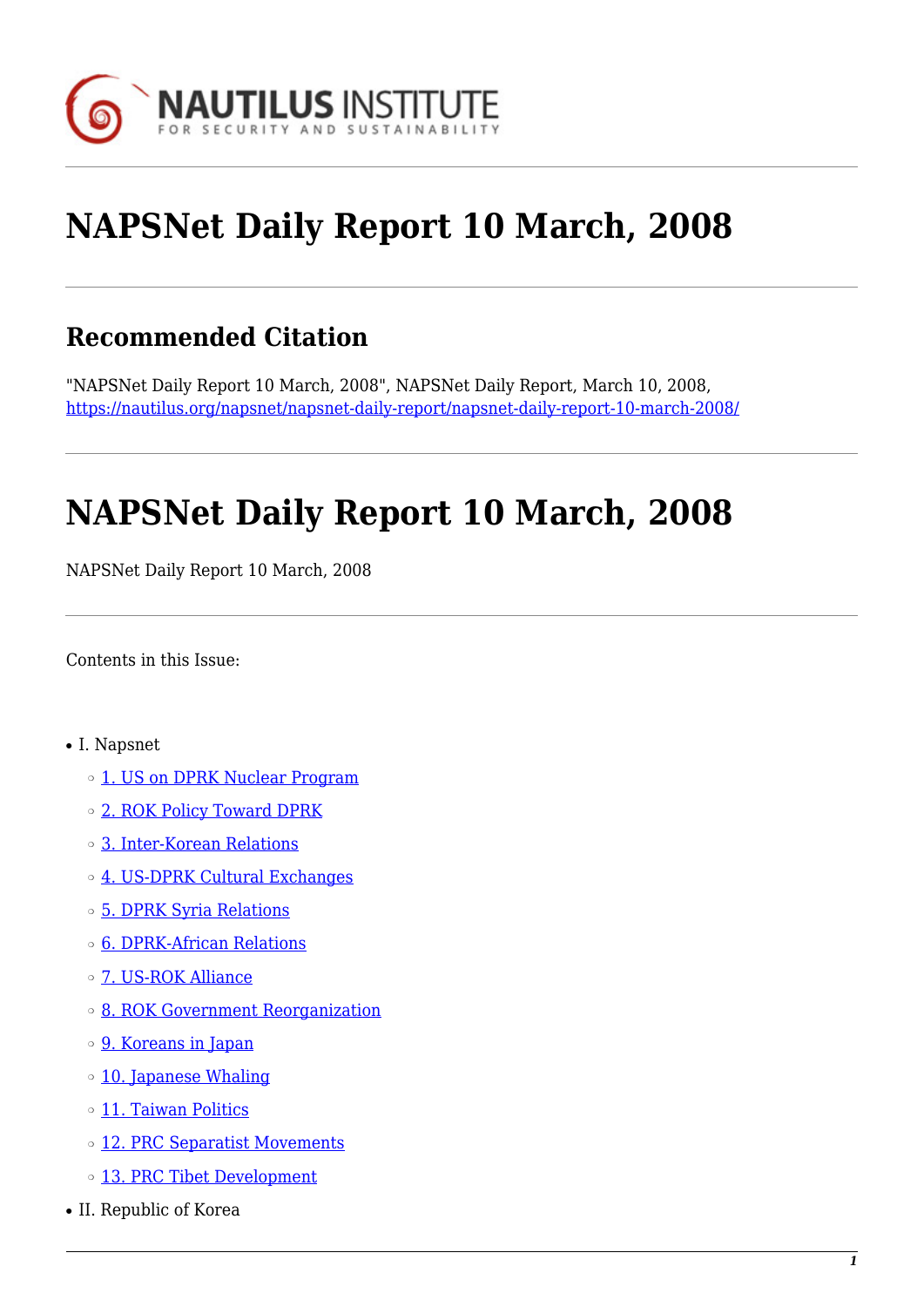o [14. Inter-Korean Sports Exchanges](#page-5-0)

[Preceding NAPSNet Report](https://nautilus.org/mailing-lists/napsnet/dr/2008-2/napsnet-daily-report-7-march-2008/)

### **I. Napsnet**

### <span id="page-1-0"></span>**1. US on DPRK Nuclear Program**

Korea Herald ("U.S. URGES N. KOREA TO MOVE FORWARD", Seoul, 2008/03/10) reported that U.S. Ambassador to the ROK Alexander Vershbow urged the DPRK Sunday to make a move so that Washington will be able to take corresponding steps in the denuclearization process. "We aren't able to do that (remove sanctions) unless we get a clear signal from North Korea that they are ready to do their part on the declaration," Vershbow said during a press conference. "Sequencing and packaging are the diplomatic challenge ... but the basic deal that we agreed to still stands, and we hope the North Koreans do their part," he added.

#### <span id="page-1-1"></span>[\(return to top\)](#page-0-0)

### **2. ROK Policy Toward DPRK**

Korea Times (Kim Sue-young , "NOMINEE OPPOSES LINKING NK AID TO HUMAN RIGHTS", Seoul, 2008/03/10) reported that ROK Unification Minister-designate Kim Ha-joong said Monday said he would not link humanitarian aid to the DPRK to issues on prisoners of war (POWs) and kidnap victims. During his confirmation hearings, Kim stated, "I think the Kim Dae-jung and Roh Moo-hyun governments did their utmost to improve relations between the two Koreas. I will maintain the existing tone but change the means and how fast to drive the policy." He added, "I would support economic cooperative projects that Seoul and Pyongyang had agreed to before but consider several things like progress in the dismantling of nuclear facilities in the North and the economic feasibility of the projects."

#### <span id="page-1-2"></span>[\(return to top\)](#page-0-0)

### **3. Inter-Korean Relations**

Korea Times (Jung Sung-ki, "NORTH OPENS CRITICISM ON SOUTH", Seoul, 2008/03/09) reported that the DPRK on Friday criticized the Lee Myung-bak administration's tougher line. In a statement issued by the Committee for the Peaceful Reunification of the Fatherland, the mouthpiece of the Workers' Party, Pyongyang called "ruling conservative forces" in the South the "descendants of the previous dictatorial governments that ruined human rights." It added, "Recently, the conservative ruling forces of the ROK took issue at the seventh U.N. Human Rights Council with a so-called `human rights problem,' that does not even exist. We strongly reject the remarks, which we shall brand as ignominious speech that forces the North and South into confrontation and completely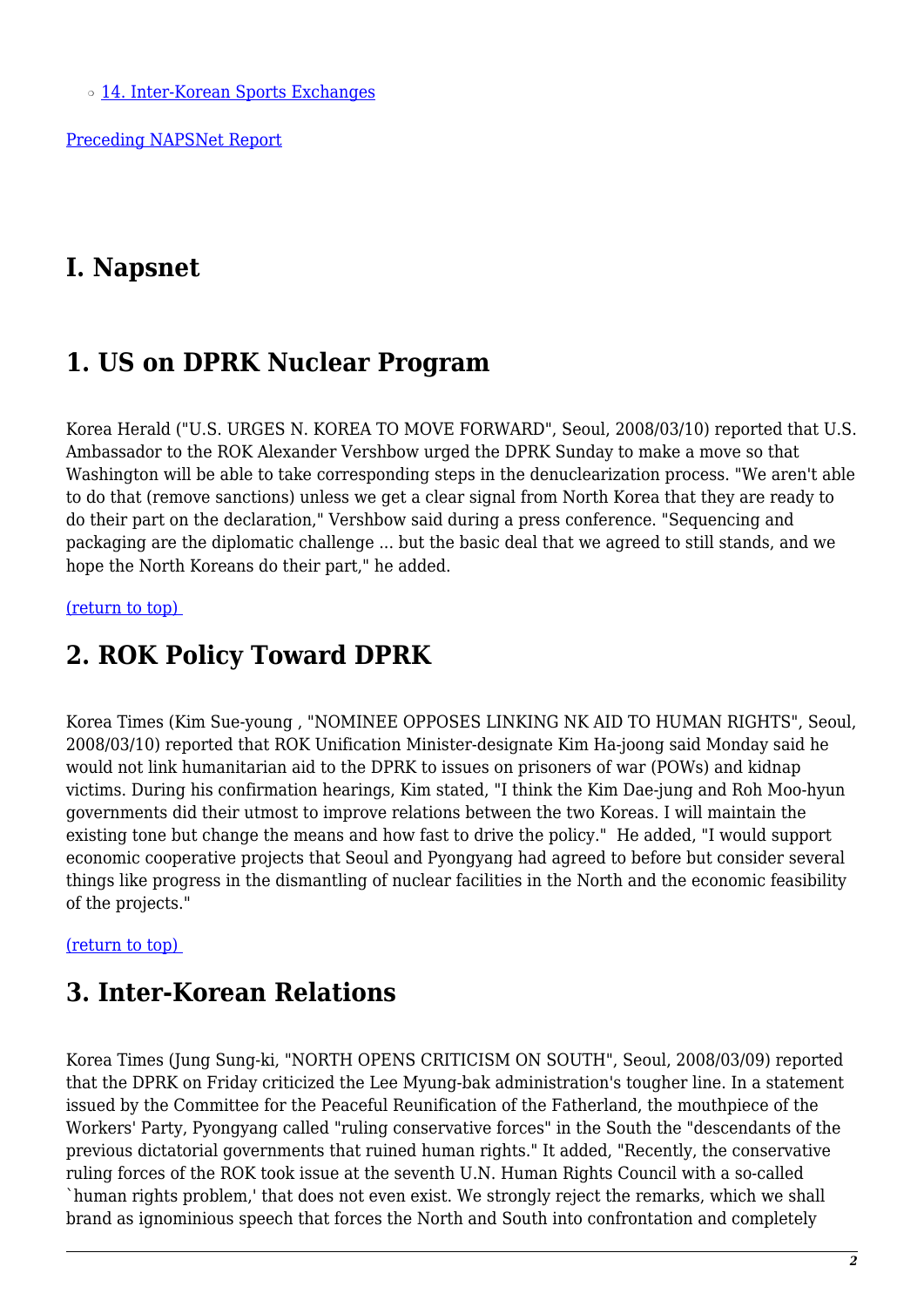negates the spirit of the June 15 joint declaration."

#### <span id="page-2-0"></span>[\(return to top\)](#page-0-0)

### **4. US-DPRK Cultural Exchanges**

Los Angeles Times (Barbara Demick, "NORTH KOREA KEEPS UP APPEARANCES", Pyongyang, 2008/03/10) reported the delegation delegation traveling with the New York Philharmonic were allowed to rent cellphones and given broadband Internet access. "As soon as you guys left, it was pitch dark again," said Jean-Pierre de Margerie, country director of the United Nations World Food Program in the DPRK. The DPRK is "very good at putting on a show," he said in a telephone interview from Pyongyang. "Kim Il Sung needed an exemplary communist city for pure propaganda reasons to show that North Korea is a rich, prosperous nation, a perfect society under a wise leader," said Andrei Lankov, a DPRK scholar in Seoul.

<span id="page-2-1"></span>[\(return to top\)](#page-0-0) 

### **5. DPRK Syria Relations**

Associated Press ("N. KOREA HOPES FOR FRIENDSHIP WITH SYRIA", Seoul, 2008/03/08) reported that DPRK leader Kim Jong-il hopes for stronger friendship with Syria, the Korean Central News Agency reported Saturday. Kim expressed the hope in a message to Syrian President Bashar Assad on the anniversary of a 1963 coup that brought Syria's Baath Arab Socialist Party to power. "I express my firm belief that the friendly cooperative relations between the two countries will be further expanded and strengthened in various areas," Kim said in the message.

#### <span id="page-2-2"></span>[\(return to top\)](#page-0-0)

## **6. DPRK-African Relations**

Korea Times ("N. KOREA'S NO. 2 LEADER TO VISIT AFRICA", Seoul, 2008/03/09) reported that Kim Yong-nam, president of the DPRK Presidium of the Supreme People's Assembly, is about to embark on a trip to three African nations, the Korean Central News Agency reported Sunday. It said Kim will "soon pay an official good-will visit to Namibia at the invitation of its president Hifikepunye Pohamba." It added that Kim also plans to visit Angola and Uganda.

#### <span id="page-2-3"></span>[\(return to top\)](#page-0-0)

## **7. US-ROK Alliance**

BBC News (John Sudworth, "NEW DAWN FOR US-S KOREAN MILITARY TIES", Seoul, 2008/03/08) reported that General Burwell Baxter Bell, the commander of US forces in the ROK, said he welcomed proposals by the Lee Myung-bak administration to strengthen the military alliance between the two countries. "Certainly the pronouncements of the new government here, with respect to the alliance, I think are very positive and reassuring and I know my government is heartened by it," Gen Bell told the BBC. He dismissed criticism by the DPRK of joint military exercises. "These are not aggressive exercises and North Korea knows that," he said. "North Korea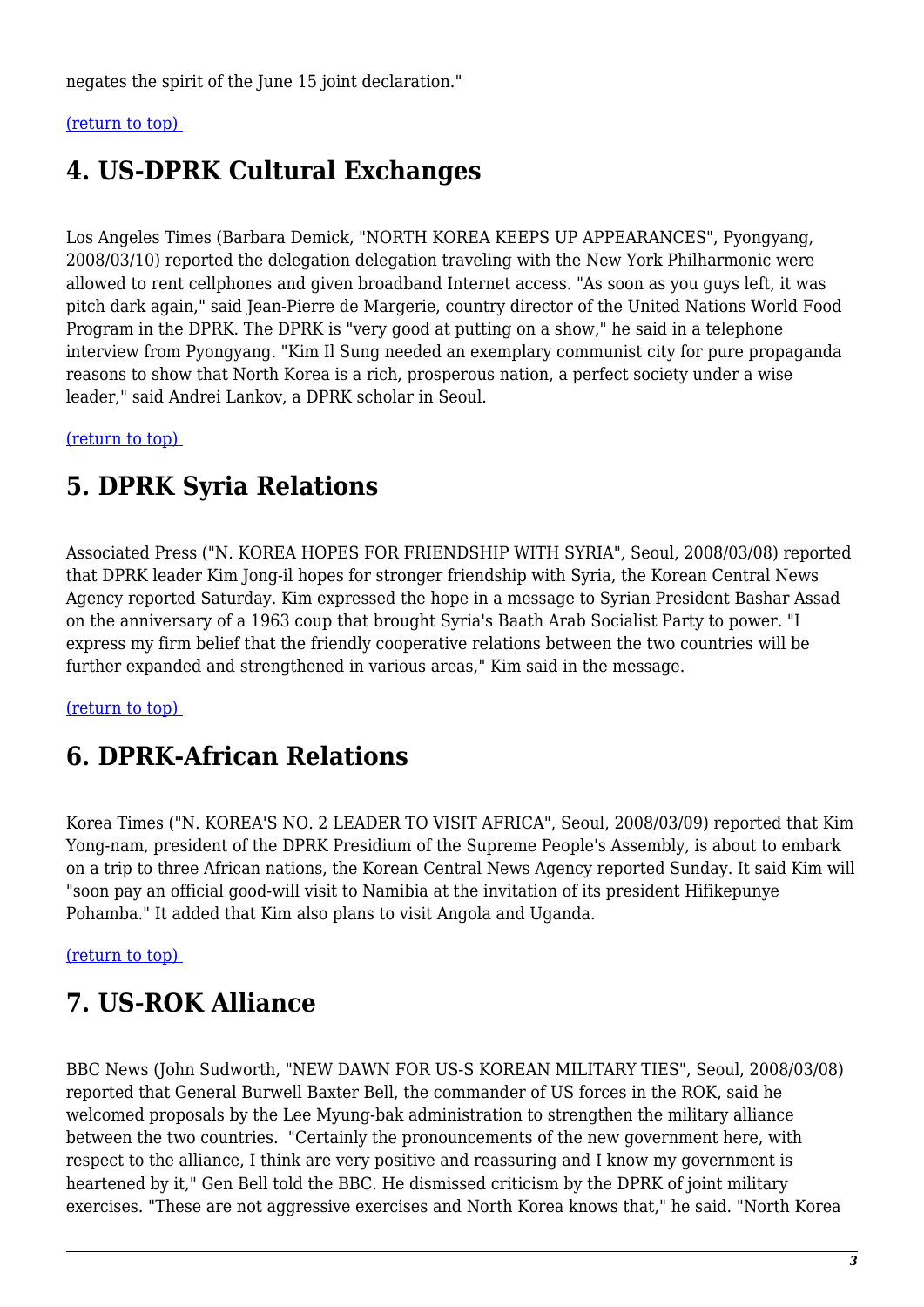also exercises vigorously, it has just concluded a very significant winter training exercise, not publicised by North Korea and certainly no reporters were able to go up and cover that."

<span id="page-3-0"></span>[\(return to top\)](#page-0-0) 

## **8. ROK Government Reorganization**

Korea Times (Jung Sung-ki, "ROLE OF UNIFICATION MINISTER DOWNGRADED", Seoul, 2008/03/09) reported that Cheong Wa Dae Saturday launched a new presidential coordination body on foreign and security affairs, replacing the previous National Security Council (NSC), officials of the presidential office said. The new coordination body reflects a major shift in the Lee Myung-bak government's policy priority from inter-Korean relations to international cooperation, as it is headed by the foreign minister, said experts on foreign affairs and the DPRK.

Members include the minister of foreign affairs and trade, minister of unification, minister of national defense, director of the National Intelligence Service and the top presidential secretary on foreign affairs and trade, an official stated.

<span id="page-3-1"></span>[\(return to top\)](#page-0-0) 

### **9. Koreans in Japan**

Yonhap ("S. KOREA CALLS FOR SUFFRAGE OF KOREANS IN JAPAN", Seoul, 2008/03/10) reported that ROK Foreign Minister Yu Myung-hwan asked Japan on Monday to start a full-fledged campaign to grant suffrage to ethnic Koreans in Japan, ministry officials said. Yu delivered the request during his meeting with Akihiro Ota, president of the New Komeito, the third-largest party in Japan that is a ruling coalition partner of the Liberal Democratic Party. "It has been most active (among Japanese political parties) in dealing with the suffrage issue," a ministry official said, adding that Yu and Ota also discussed ways of improving ties between the neighboring nations.

<span id="page-3-2"></span>[\(return to top\)](#page-0-0) 

## **10. Japanese Whaling**

Asahi Shimbun ("SEA SHEPHERD ATTACKS WHALING SHIP AGAIN", Tokyo, 2008/03/08) reported that activists aboard the anti-whaling vessel of the Sea Shepherd group hurled bottles and packets of white powder at the Nisshin Maru research whaling ship in Antarctic waters Friday. The bottles were filled with chemicals, officials said. Japan Coast Guard members aboard the Nisshin Maru issued radio warnings before responding with seven flash grenades, one of which landed on the deck of the Sea Shepherd's vessel. No one was injured, Japanese Fisheries Agency officials said. But a Sea Shepherd member said one activist was slightly injured.

<span id="page-3-3"></span>[\(return to top\)](#page-0-0) 

# **11. Taiwan Politics**

Agence France-Presse (Benjamin Yeh, "TAIWAN PRESIDENTIAL RIVALS TRADE BARBS IN LAST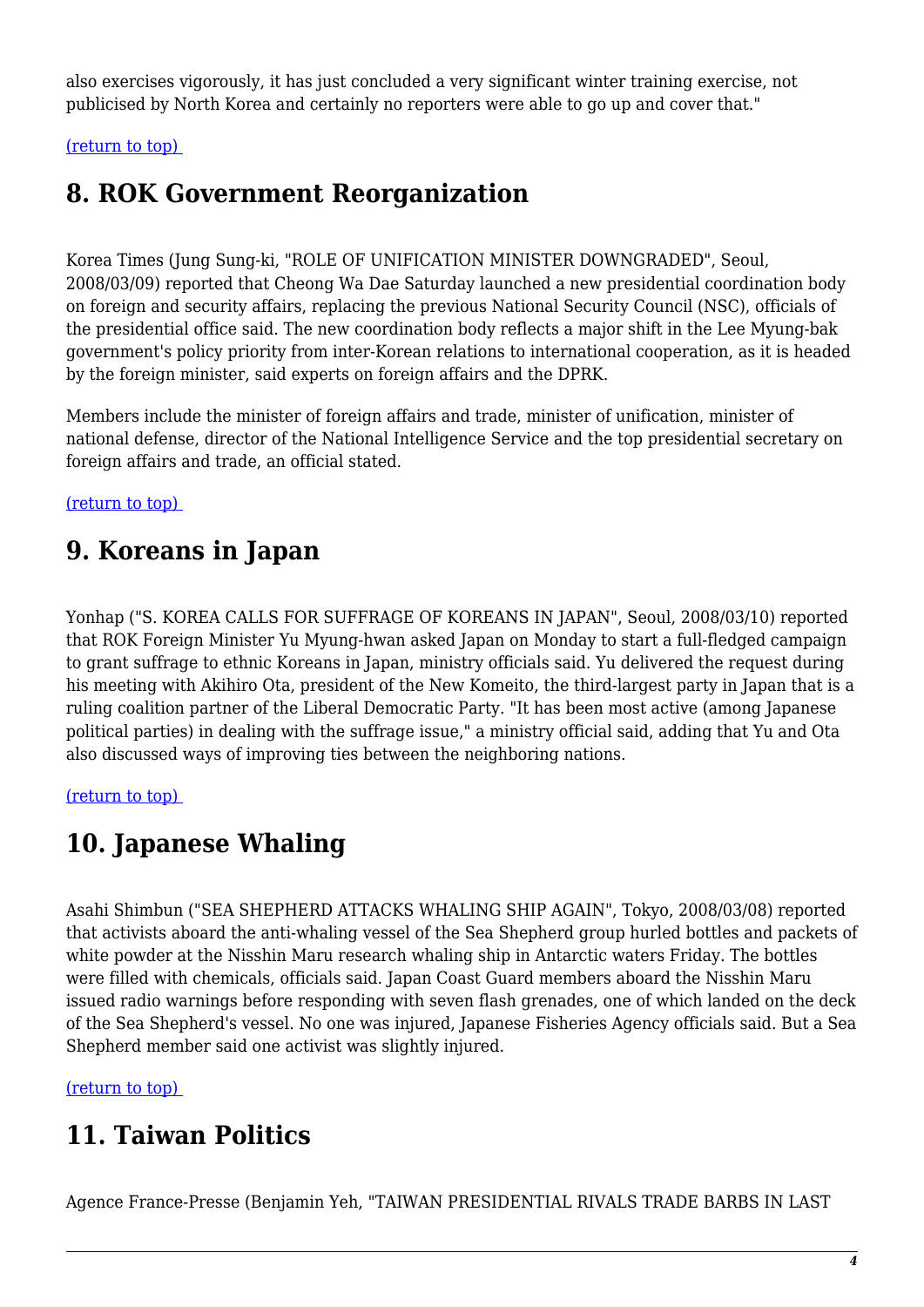DEBATE", Taipei, 2008/03/10) reported that former Taipei mayor Ma Ying-jeou of the opposition Kuomintang and Frank Hsieh of the Democratic Progressive Party (DPP) on Sunday held their last head-to-head debate before the March 22 presidential vote. Ma pledged to revitalise the economy by allowing mainland Chinese to invest in the local property market, introducing more PRC tourists and launching direct transport links with the PRC. "I do agree on opening up chartered flights, allowing more Chinese tourists and things like that," Hsieh retorted, "but Taiwan's sovereignty must not be sacrificed." He said he was strongly opposed to Ma's proposal of a "common market" with the PRC and said that recognising PRC qualifications would threaten the jobs of Taiwanese workers. "No national leader should rest the hopes of his country on the 'goodwill' of another country," particularly one hostile to Taiwan, he added.

Los Angeles Times (Mark Magnier and Tsai Ting-I, "A LEGACY OF LOST HOPES IN TAIWAN", Hsichuang, 2008/03/10) reported that Taiwan President Chen Shui-bian's weak record and continued maneuvering have hurt Democratic Progressive Party candidate Frank Hsieh's prospects in the upcoming election. Shelley Rigger, a political science professor at Davidson College in North Carolina, likens the situation to a cartoon of Wile E. Coyote running off a cliff. Chen's people "assumed they had support from the Bush administration when they really didn't, and they kept on running," she said. "I'm not sure they've yet hit the bottom of the canyon."

Reuters ("CHINA-FRIENDLY MA LEADS TAIWAN PRE-ELECTION POLLS", Taipei, 2008/03/10) reported that Taiwan presidential candidate Ma Ying-jeou of the Nationalist Party (KMT) holds a big lead over rival Frank Hsieh, three polls published on Monday suggest. Ma, a former Taipei mayor, has 49 to 54 percent of voter support. The polls gave Hsieh, an ex-premier, support rates of 22 to 28 percent. "There are still 12 days left, and to say Hsieh is still behind Ma is believable, but that the gap being so big is something I'm not so sure about," said George Hou, a mass communications lecturer at I-Shou University in Taiwan.

#### <span id="page-4-0"></span>[\(return to top\)](#page-0-0)

### **12. PRC Separatist Movements**

Associated Press ("CREW SAID TO FOIL CHINA PLANE CRASH TRY", Beijing, 2008/03/09) reported that a flight crew prevented an apparent attempt to crash a China Southern Airlines flight Friday morning, an official said Sunday. The ncident occurred Friday morning shortly after the airplane left the far western city of Urumuqi at 10:35 a.m., said Nur Bekri, the governor of the Xinjiang region. He talked about the incident in a discussion about terrorism in Beijing on Sunday, but did not specify who was suspected to be behind the attempt, saying it remains under investigation.

Agence France-Presse ("SECRECY OBSCURES LEVEL OF 'TERROR' THREAT TO CHINA: EXPERTS", Beijing, 2008/03/10) reported that the PRC may be overstating the danger of the terrorism threat emanating from its Muslim-majority far northwest, experts said Monday. "When it comes to Xinjiang, the terrorist threat is not too serious. But of course you can't avoid it completely," said Zhang Jiadong, a counter-terrorism expert at Shanghai's Fudan University. "We don't have any other real evidence that I have seen," said James Millward of Georgetown University. "As to what's actually going on, whether there is an organised group, either a militant group or a potential terrorist group, or a separatist group, we only have Chinese reports to go on."

#### <span id="page-4-1"></span>[\(return to top\)](#page-0-0)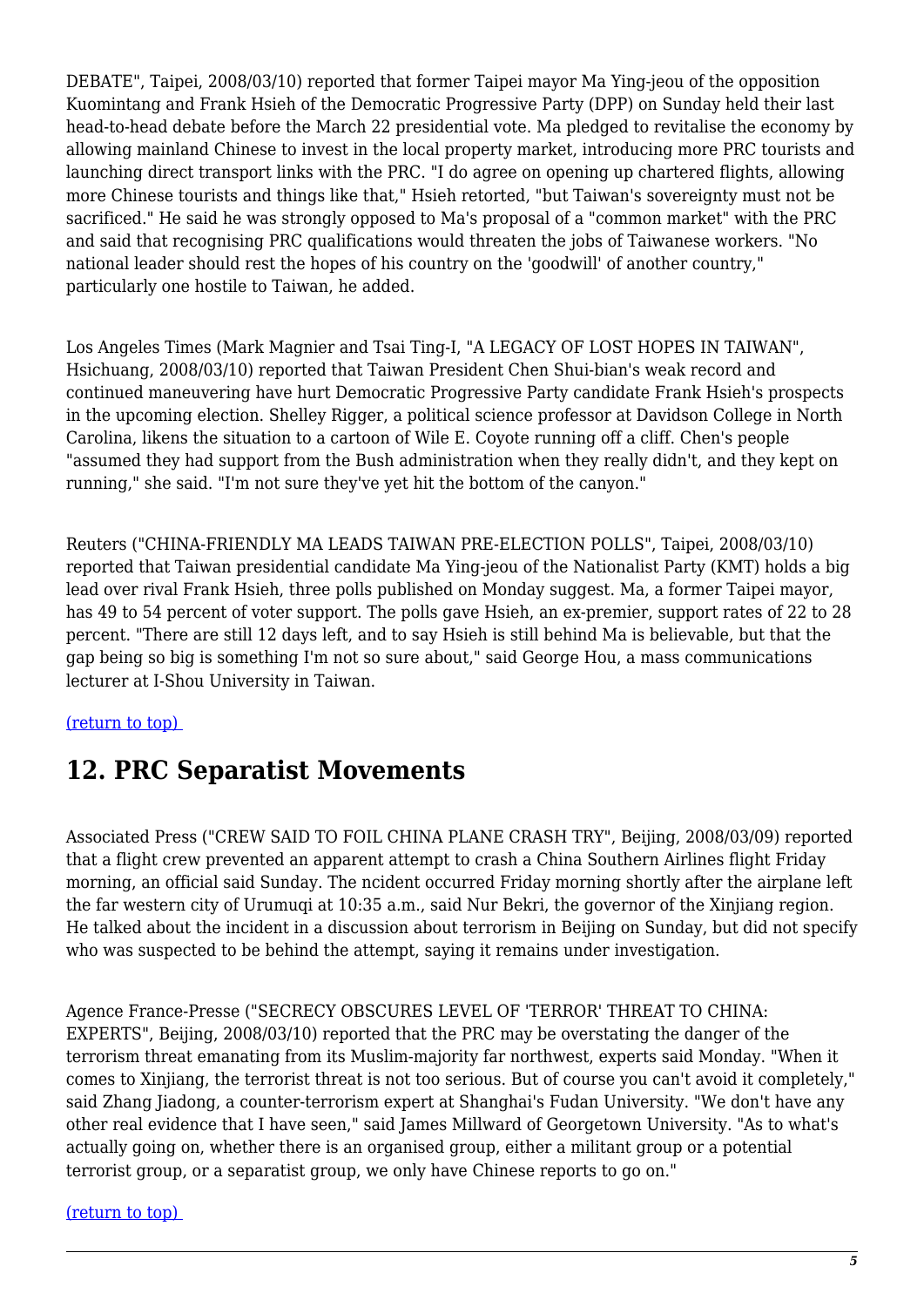# **13. PRC Tibet Development**

Agence France-Presse ("CHINA PLANS 'MOST LUXURIOUS TRAIN IN THE WORLD' TO TIBET", Beijing, 2008/03/09) reported that the PRC will launch "the most luxurious train in the world" to ply the route from Beijing to Tibet's capital Lhasa, state media reported Sunday. However, a ride on the train, which will begin operations on September 1, will be about 20 times more expensive than the ordinary fare of about 2,000 yuan (280 dollars), Xinhua News Agency said.

Associated Press (Ashwini Bhatia, "TIBETANS LAUNCH ANTI-BEIJING PROTEST", Dharmsala, 2008/03/10) reported that hundreds of Tibetan exiles began a six-month march from India to Tibet on Monday to protest the PRC's hold on the Himalayan region and hosting of the Olympics. The march will be one of several protests around the world before the Aug. 8-24 Beijing Games, Tibetan exile groups said.

[\(return to top\)](#page-0-0) 

### **II. Republic of Korea**

### <span id="page-5-0"></span>**14. Inter-Korean Sports Exchanges**

Saegye Ilbo ("DPRK THAT ANNULLED 'SOCCER MATCH IN PYONGYANG' MUST CHANGE", 2008/03/10) wrote that it is difficult to understand the DPRK's cancellation of the inter-Korean soccer match in Pyongyan considering the general attitude of DPRK that has emphasized "between fellow Koreans." It has shown its ideological rigidity in not accepting ROK as a legitimate government. It is a noteworthy fact that ROK, unyielding to the fact that the Pyongyang match has been annulled, has maintained its principle of "focusing on the sportsmanship regardless of ideology and politics" despite the one-way insistence of the DPRK. The DPRK must adhere to global regulations and respect the ROK. That is the way to earn treatment on global stage.

Donga Ilbo ("DPRK 'DIRTY PLAY' VIOLATING FIFA REGULATIONS", 2008/03/10) wrote that because the DPRK refused to hoist the ROK flag and to sing the ROK national anthem, the preliminary match between ROK and DPRK for 2010 World Cup is going to be held in Shanghai instead of Pyeongyang on March 26th. Whether the DPRK hoisting the DPRK flag and playing the DPRK national anthem should be allowed in the match held at Seoul on June 22 as if nothing has happened is to be reconsidered. The ROK must adhere to the attitude of not minding holding the match in another country instead in Seoul if the DPRK does not apologize and promise that such incidence would not occur again.

#### [\(return to top\)](#page-0-0)

View this online at: https://nautilus.org/napsnet/napsnet-daily-report/napsnet-daily-report-10 march-2008/